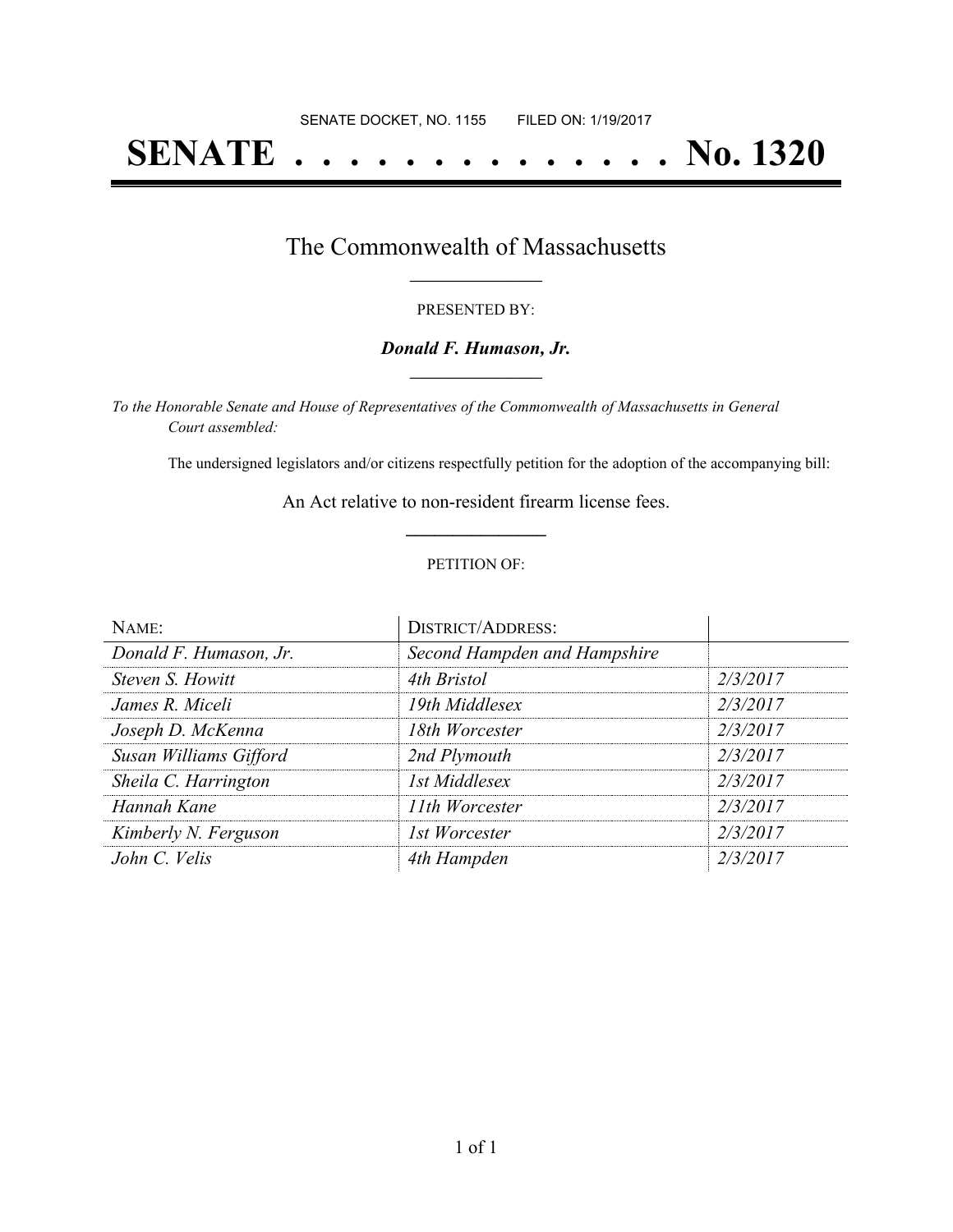# SENATE DOCKET, NO. 1155 FILED ON: 1/19/2017

# **SENATE . . . . . . . . . . . . . . No. 1320**

By Mr. Humason, a petition (accompanied by bill, Senate, No. 1320) of Donald F. Humason, Jr., Steven S. Howitt, James R. Miceli, Joseph D. McKenna and other members of the General Court for legislation relative to non-resident firearm license fees. Public Safety and Homeland Security.

### [SIMILAR MATTER FILED IN PREVIOUS SESSION SEE SENATE, NO. *1269* OF 2015-2016.]

## The Commonwealth of Massachusetts

**In the One Hundred and Ninetieth General Court (2017-2018) \_\_\_\_\_\_\_\_\_\_\_\_\_\_\_**

**\_\_\_\_\_\_\_\_\_\_\_\_\_\_\_**

An Act relative to non-resident firearm license fees.

Be it enacted by the Senate and House of Representatives in General Court assembled, and by the authority *of the same, as follows:*

| 1              | SECTION 1. Section 131F of Chapter 140 of the Massachusetts General Laws, as                     |
|----------------|--------------------------------------------------------------------------------------------------|
| $\overline{2}$ | appearing in the 2014 Official Edition, shall be amended by deleting the following sentence;     |
| 3              | "Such license shall be valid for a period of one year but the colonel may renew such             |
| 4              | license, if in his discretion, such renewal is necessary."                                       |
| 5              | And replacing it with the following: Such license shall be valid for a period of six years.      |
| 6              | SECTION 2. Section 131F of Chapter 140 of the Massachusetts General Laws, as                     |
| 7              | appearing in the 2014 Official Edition, shall be amended by deleting the second paragraph in its |
| 8              | entirety and replacing it with the following:-                                                   |